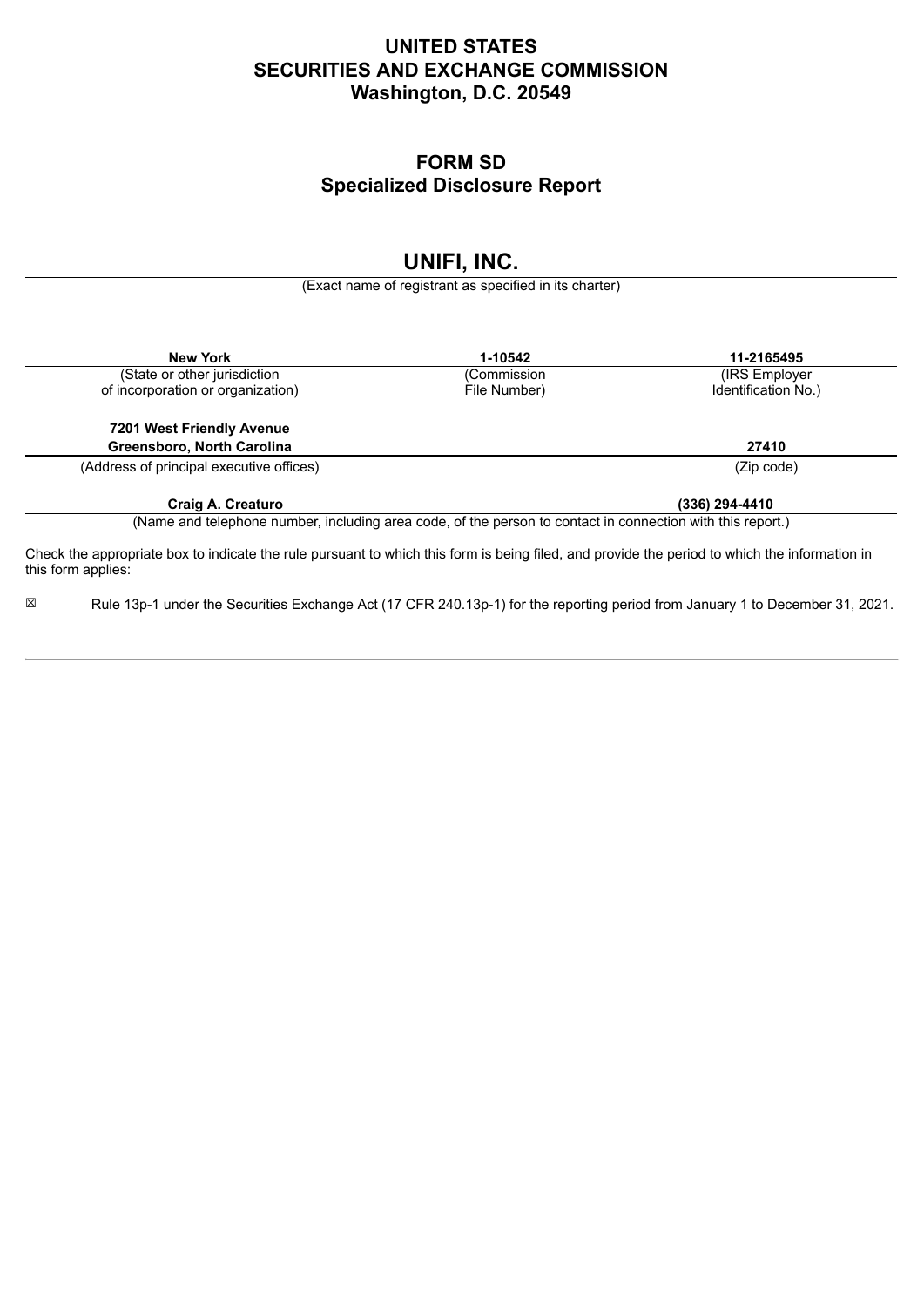#### **Section 1 - Conflict Minerals Disclosure**

#### **Item 1.01 Conflict Minerals Disclosure and Report**

Unifi, Inc. (the "Company" or "we") manufactures and sells innovative synthetic and recycled products made from polyester and nylon. The Company sells its products primarily to other yarn manufacturers and knitters and weavers that produce fabric for the apparel, hosiery, home furnishings, automotive, industrial and other end-use markets. Depending on customer specifications, the Company may add dyes, chemicals and oils to certain of its yarns during the production process.

We do not purchase any "conflict minerals" (as defined in Form SD) directly from mines, smelters or refiners. We rely on our direct and indirect suppliers of raw materials for use in our products to provide information about the existence and origin of any conflict minerals in any such raw materials. In the ordinary course of our business, we make good faith surveys of our direct suppliers regarding a number of topics, and we specifically ask them to provide us with information regarding their supply chain (our indirect suppliers) and the countries of origin of any conflict minerals contained in any materials they supply to us. As part of our process and protocols, we have an interdisciplinary team of personnel who are charged with primary responsibility for gathering data and conducting the analysis that form the basis for the Company's determinations with respect to conflict minerals. This team includes personnel from our manufacturing, supply chain, accounting, corporate compliance and legal departments or function areas.

Based on information furnished to us pursuant to our surveys and inquiries with respect to calendar year 2021, we understand that tin, which is one of the "conflict minerals" listed in Form SD, is contained in three types of oils (the "Subject Oils") applied to our moisture management yarns (the "Specified Products") during our production process for those yarns. These oils were purchased from and through a single supplier and are necessary to the functionality or production of the Specified Products that we manufactured during calendar year 2021.

Because the Specified Products contained a necessary conflict mineral, we conducted in good faith a reasonable country of origin inquiry, which was reasonably designed to determine whether the conflict mineral originated in the Democratic Republic of the Congo ("DRC") or any of the adjoining countries that shares an internationally recognized border with the DRC (the "Covered Countries"). We determined that it did not, based on the following.

Because we do not have direct relationships with any mines, smelters or refiners who may be present in our supply chain, we specifically requested our supplier of the Subject Oils to engage with its suppliers (direct and indirect) to gather the information we requested from our supplier regarding the conflict mineral contained in the Subject Oils. As a result of such inquiries, our direct supplier received a written representation from its indirect supplier of the Subject Oils that the tin-based products that it manufactures (which led to the Subject Oils) are produced from tin that it obtained from conflict-free areas. We believe that the representations and information provided to us were reliable and accurate. Therefore, based on these inquiries and the resulting information provided to us, we have no reason to believe that any of the tin in the Subject Oils used in the production of the Specified Products originated in any of the Covered Countries.

We have posted this report on Form SD on our internet website at http://www.unifi.com. The content of our website is referenced herein as required by Form SD, is provided for general information only and is not incorporated by reference into this report on Form SD.